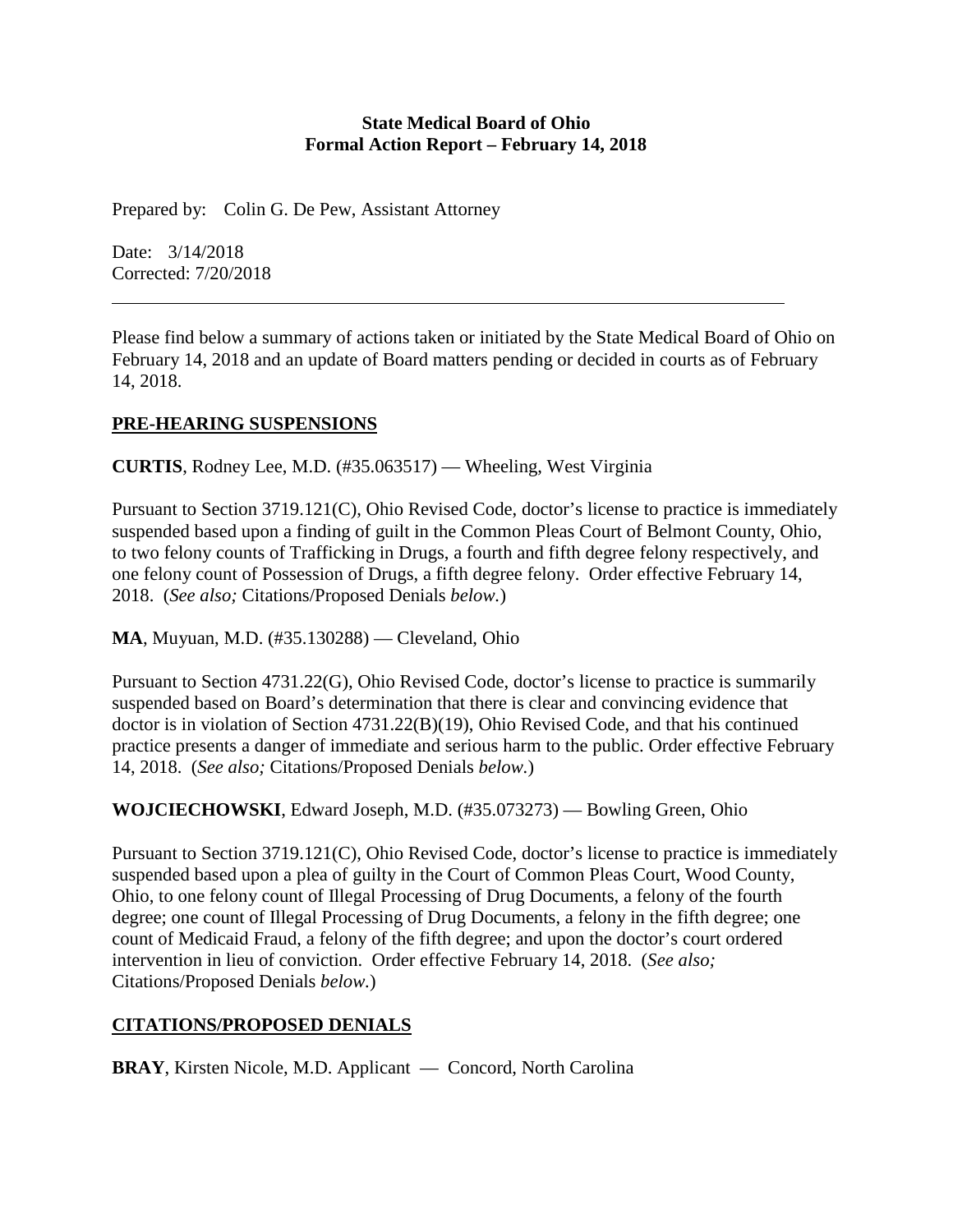Based on allegations that when the doctor submitted her application to practice medicine and surgery, the doctor failed to respond to subsequent Board interrogatories, and that the doctor's acts, conduct, or omissions, individually or collectively, constitute a failure to cooperate with a board investigation, including failure to comply with a subpoena or order issued by the board or failure to answer truthfully a question presented by the board in an investigative interview, an office conference, at a deposition, or in written interrogatories. Notice of opportunity for hearing mailed February 15, 2018.

### **CURTIS**, Rodney Lee, M.D. (#35.063517) — Wheeling, West Virginia

Based on the doctor's conviction in the Common Pleas Court of Belmont County, Ohio, to two felony counts of Trafficking in Drugs, a fourth and fifth degree felony respectively, and one felony count of Possession of Drugs, a fifth degree felony, which constitutes a plea of guilty to, a judicial finding of guilt, or a judicial finding of eligibility for intervention in lieu of conviction for, a felony. Notice of immediate suspension and opportunity for hearing mailed February 15, 2018.

# **DICELLO**, Anthony Joseph, M.T. Applicant — Upper Arlington, Ohio

Based on the massage therapist's submission of an application for a certificate to practice massage therapy; on a March 2010 Immediate Suspension; a January 2011 Board Order; a July 2009 plea of guilty in the Franklin County Common Pleas Court to one count of Trafficking in Cocaine, and one count of Possession of Cocaine, both fifth degree felonies; a July 2009 plea of guilty in the Franklin County Common Pleas Court to one count of Possession of Criminal Tools, a fifth degree felony; an August 2009 plea of guilty in the Delaware County Common Pleas Court to two counts of Trafficking in Cocaine; and submission of a 2007 application for renewal of certificate to practice massage therapy; all of which individually or collectively constitute a failure to furnish satisfactory proof of good moral character; a plea of guilty to, a judicial finding of guilt, or a judicial finding of eligibility for intervention in lieu of conviction for, a felony; the selling, giving away, personally furnishing, prescribing, or administering drugs for other than legal and legitimate therapeutic purposes or a plea of guilty to, a judicial finding of guilt of, or a judicial finding of eligibility for intervention in lieu of conviction of, a violation of any federal or state law regulating the possession, distribution, or use of any drug; and the making of a false, fraudulent, deceptive, or misleading statement in solicitation of or advertising for patients; in relation to the practice of medicine and surgery, osteopathic medicine and surgery, podiatric medicine and surgery, or a limited branch of medicine; or in securing or attempting to secure and certificate to practice or certificate of registration issued by the board. Notice of opportunity for hearing mailed February 15, 2018.

# **DORAN**, Trisha Annette, M.D. (#35.086200) — Westerville, Ohio

Based on the doctor's submission of her application to renew her certificate to practice medicine and surgery, in which the doctor informed the Board that her clinical privileges at the Chalmers P. Wylie VA Ambulatory Care Center were permanently revoked; and on the doctor's failure to provide documents requested by the Board; and that her acts individually or collectively constitute a revocation, suspension, restriction, reduction, or termination of clinical privileges by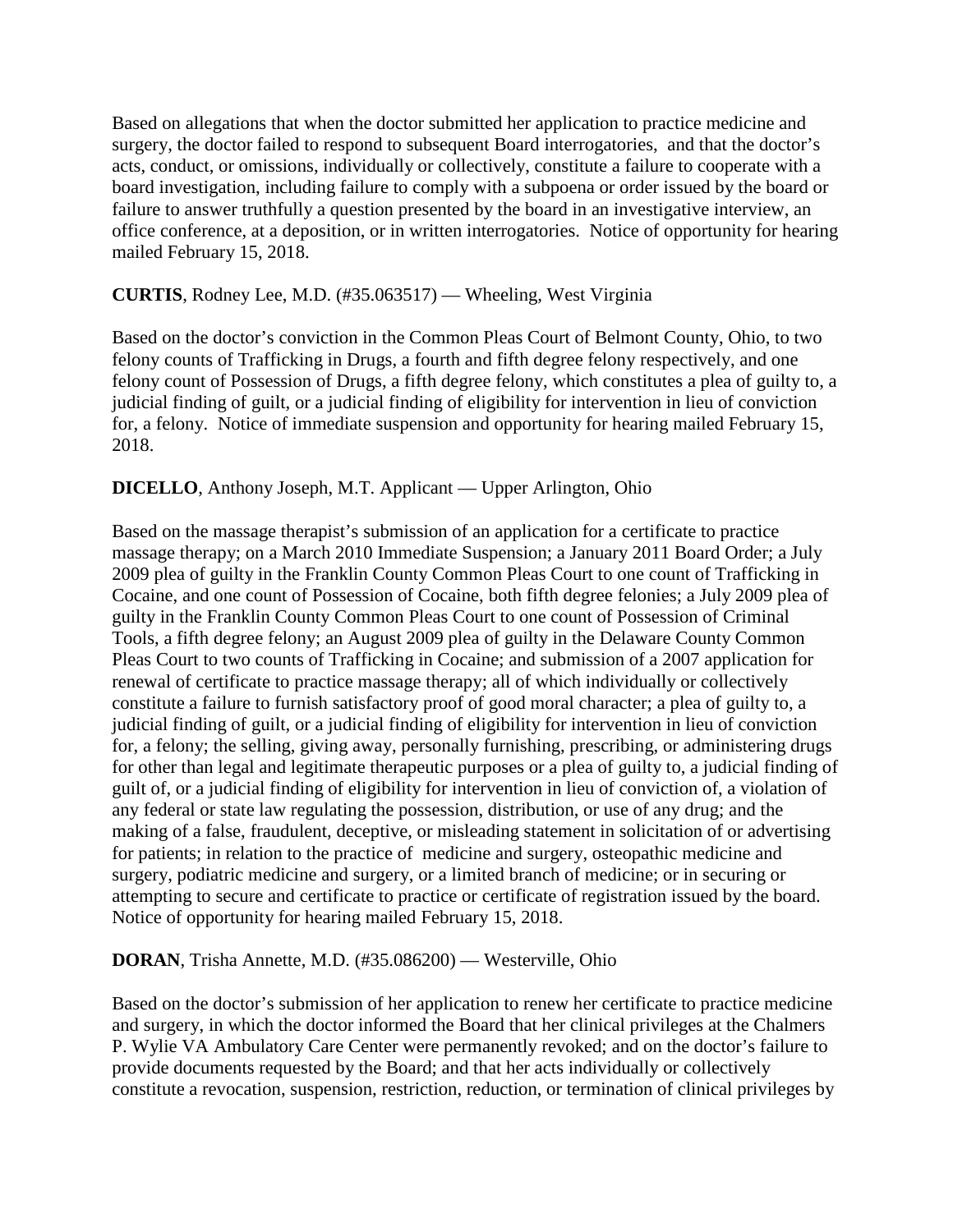the United States department of defense or department of veterans affairs or the termination or suspension of a certificate of registration to prescribe drugs by the drug enforcement administrations of the Unite States department of justice. Notice of opportunity for hearing mailed February 15, 2018.

**DOSS**, Larry Lee, M.D. (#35.074064) — Lancaster, Ohio

Based on the doctor's plea of guilty in the Fairfield County Municipal Court, in Lancaster, Ohio, to one count of Misuse of the Ohio Automated Rx Reporting System Drug Database, a misdemeanor third degree misdemeanor, which individually or collectively constitutes a plea of guilty to, a judicial finding of guilt, or a judicial finding of eligibility for intervention in lieu of conviction for, a misdemeanor committed in the course of practice. Notice of opportunity for hearing mailed February 15, 2018.

# **FELVER**, Michael, M.D. (#35.064362) — Cleveland Heights, Ohio

Based on the doctor's submission of his application to renew his certificate to practice medicine and surgery; failed to respond to Board investigators or Board requests for additional documentation; and the doctor's plea of guilty in the Parma Municipal Court, Cuyahoga County, Ohio, to Public Indecency, a misdemeanor; all of which individually or collectively constitute a plea of guilty to, a judicial finding of guilt, or a judicial finding of eligibility for intervention in lieu of conviction for, a misdemeanor involving moral turpitude; and failure to cooperate in an investigation conducted by the Board, including failure to comply with a subpoena or order issued by the board or failure to answer truthfully a question presented by the board in an investigative interview, office conference, deposition, or written interrogatories. Notice of opportunity for hearing mailed February 15, 2018.

#### **HANF**, Thomas Robert, M.D. (# 35.068943) — Somerset, Ohio

Based on allegations that when the doctor performed procedures beyond his approved clinical privileges, recorded inaccurate and misleading documentation in medical records, and provided substandard medical care, the doctor's medical privileges at the United States Department of Veterans Affairs were summarily suspended and revoked; which individually or collectively constitute a revocation, suspension, restriction, reduction, or termination of clinical privileges by the United States department of defense or department of Veterans Affairs or the termination or suspension of a certificate of registration to prescribe drugs by the drug enforcement administrations of the Unite States department of justice. Notice of opportunity for hearing mailed February 15, 2018.

**JOHNSON**, John Harlem, M.D. (#35.122140) — Altoona, Pennsylvania

Based on the doctor's plea of guilty in the United States District, Court, Southern District of Florida to Conspiracy to Commit Mail and Wire Fraud, and Conspiracy to Defraud the United States, to which the doctor was sentenced to sixty months in prison, three years probation, and restitution in the amount of \$15,170,220.00, joint and several with all codefendants; and the doctor's plea of guilty in the United States District Court for the Western District of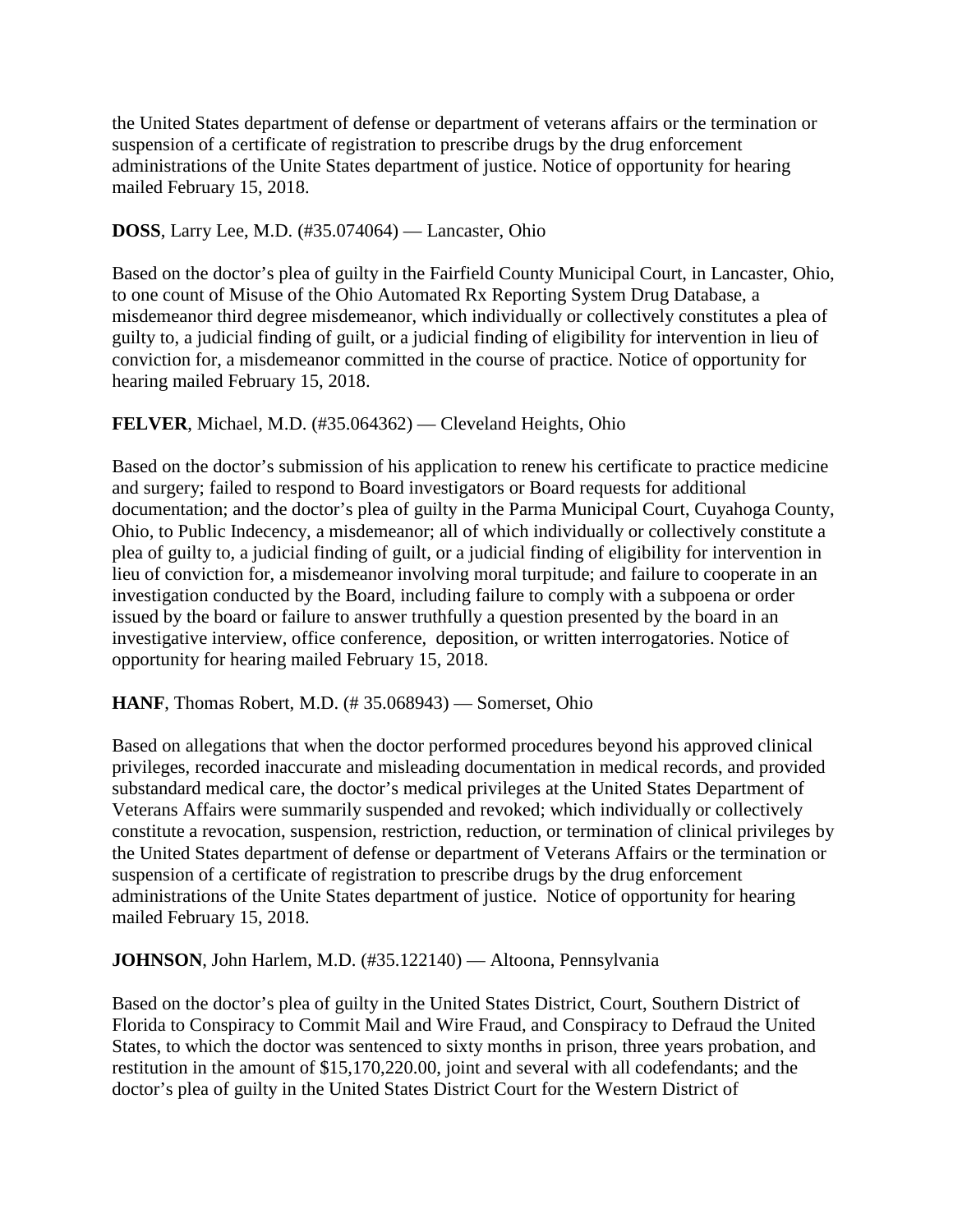Pennsylvania to Failure to Account for and Pay over Employment Taxes, and Willful Failure to Remit Employment Taxes, to which the doctor was sentenced to sixty months in jail, three years probation, and restitution in the amount of \$722,476.55; and the doctor's conviction in the United States District Court for the Western District of Pennsylvania to Conspiracy, to which the doctor was sentenced to twenty-four months in prison, three years probation, and restitution in the amount of \$2,300,000.00; which individually or collectively constitute a plea of guilty to, a judicial finding of guilt, or a judicial finding of eligibility for intervention in lieu of conviction for, a felony. Notice of opportunity for hearing mailed February 15, 2018.

# **LAWRENCE**, Susan Donna, D.O. (#34.005458) — Athens, Ohio

Based on allegations that when the doctor tested positive for alcohol, she violated the terms, conditions and limitations of her August 2017 Consent Agreement; and allegations that the doctor is impaired in her ability to practice according to acceptable and prevailing standards of care because of habitual or excessive use or abuse of drugs, alcohol, or other substances that impair ability to practice. Notice of opportunity for hearing mailed February 15, 2018.

# **MA**, Muyuan, M.D. (#35.130288) — Cleveland, Ohio

Based on allegations that when the doctor: had a physical altercation with another resident physician, the doctor was placed on administrative leave from his residency program; the doctor instructing his psychiatrist that reports to the Board were no longer required despite a June 2015 Consent Agreement; the psychiatrist's opinion that the doctor should not practice in a high stress inpatient environment; the doctor's claim that staff members were retaliating against him by harming and possibly killing patients; and on the doctor's diagnosis of Schizoaffective Disorder, Bipolar Type; all of which constitute, individually or collectively, an inability to practice according to acceptable and prevailing standards of care by reason of mental illness or physical illness, including but not limited to, physical deterioration that adversely affects cognitive, motor, or preceptive skills, includes inability to practice in accordance with such standards without appropriate treatment, monitoring or supervision; and an inability to practice according to acceptable and prevailing standards of care by reason of mental illness or physical illness, including, but not limited to, physical deterioration that adversely affects cognitive, motor, or perceptive skills. Notice of summary suspension and opportunity for a hearing mailed February 15, 2018.

# **NICKELS**, John H., M.D. (#35.051581) — Highland Heights, Ohio

Based on the doctor's plea of guilty in the United States District Court, Northern District of Ohio, to one felony count of Health Care Fraud, and one felony count of Conspiracy to Commit Money Laundering, to which he was sentenced to five years probation and restitution in the amount of \$269,948.00; which individually or collectively constitutes a plea of guilty to, a judicial finding of guilt of, or a judicial finding or eligibility for intervention in lieu of conviction for, a felony. Notice of opportunity for hearing mailed February 15, 2018.

**RATNANI**, M. Salim, M.D. (#35.066312) — Charleston, West Virginia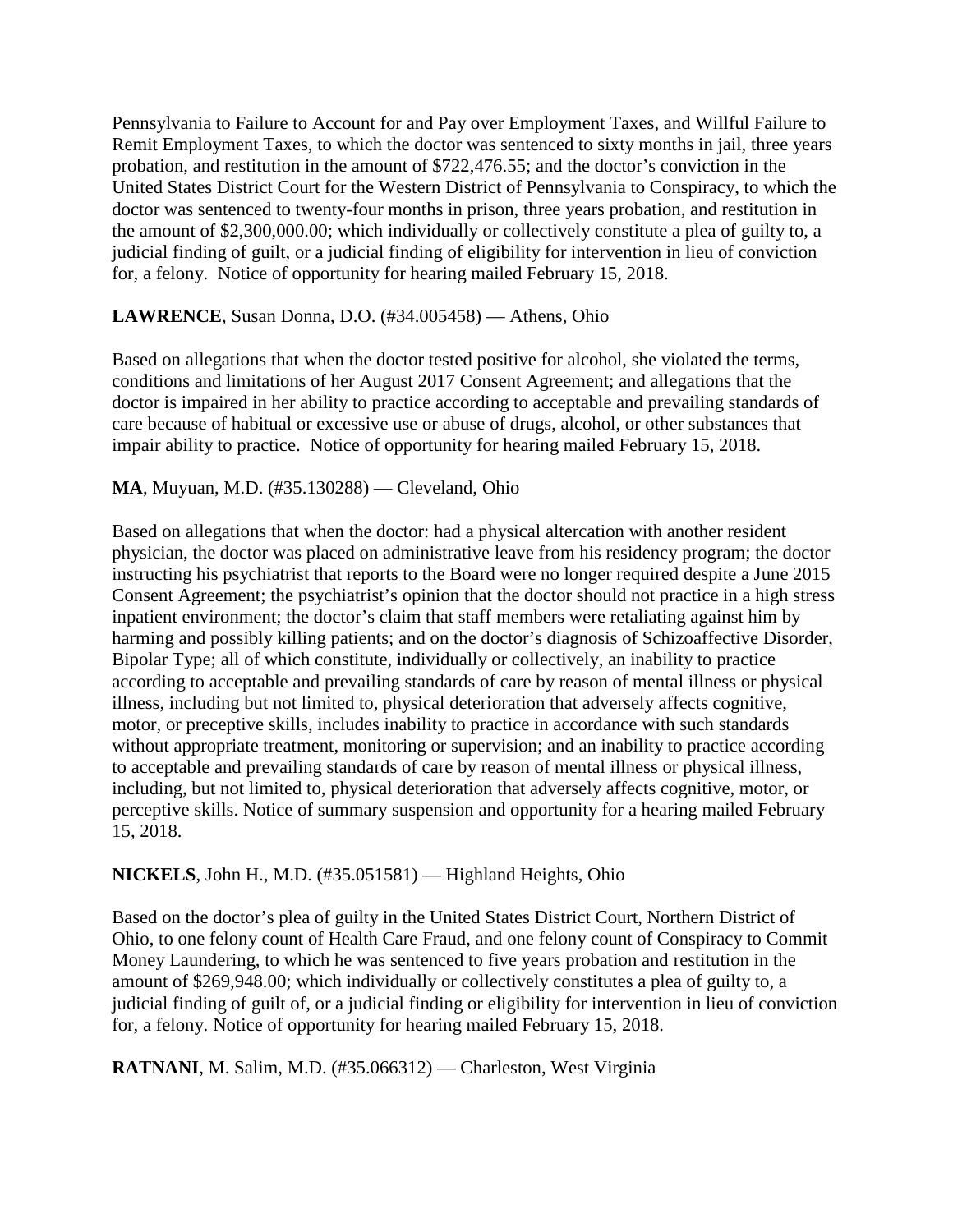Based on allegations that the doctor violated the terms and conditions of the July 2017 Consent Agreement by failing to submit quarterly declarations, failing to make personal appearances before the Board or its designated representative, and failing to submit quarterly reports; which individually or collectively constitute a violation of the conditions and limitations placed by the board upon a certificate to practice. Notice of opportunity for hearing mailed February 15, 2018.

# **RUEDISUELI**, Tracy ReAnn, P.A. (#50.003411RX) — Beavercreek, Ohio

Based on allegations that the physician assistant violated the terms and conditions of the September 2017 Consent Agreement by failing to submit quarterly declarations, failing to make personal appearances before the Board or its designated representative, and failing to enter into the necessary financial and/or contractual arrangements with designated testing facility within thirty days of the effective date of the Consent Agreement; which individually or collectively constitute a violation of the conditions and limitations placed by the board upon a certificate to practice as a physician assistant. Notice of opportunity for hearing mailed February 15, 2018.

# **WOJCIECHOWSKI**, Edward Joseph, M.D. (#35.073273) — Bowling Green, Ohio

Based on the doctor's plea of guilty in the Common Pleas Court, Wood County, Ohio, to two counts of Illegal Processing of Drug Documents, a fourth and fifth degree felony; one count of Medicaid Fraud, a fifth degree felony; and the completion of a court ordered treatment program; all of which individually or collectively constitutes a plea of guilty to, a judicial finding of guilt of, or a judicial finding of eligibility for intervention in lieu of conviction for, a felony; and constitutes impairment of ability to practice according to acceptable and prevailing standards of care because of habitual or excessive use or abuse of drugs, alcohol, or other substances that impair ability to practice. Notice of immediate suspension and opportunity for hearing mailed February 15, 2018.

# **FINAL ORDERS**

**PARKER**, Gregory Allan, M.D. (#35.058477) — Cincinnati, Ohio

Certificate to practice medicine and surgery revoked, and subject to a two thousand five hundred dollar (\$2,500.00) fine. Based on the finding that the doctor violated the terms and conditions of the November 9, 2016 Superseding Step I Consent Agreement by failing to: submit quarterly declarations; make personal appearances before the Board or its designated representative; submit required call-ins and urine screenings; and submit documentation evidencing continued participation in an alcohol and drug rehabilitation program. Order effective February 15, 2018. (Journal Entry—No Hearing Requested).

**REIST,** Christopher Daniel, L.M.T. (#33.017305) — Hamilton, Ohio

Certificate to practice massage therapy permanently revoked. Based on the finding that the massage therapist engaged in sexual misconduct with one specified patient, which violates the Board's rules on sexual misconduct with patients; and constitutes a departure from or failure to conform to minimal standards of care of similar practitioners under the same or similar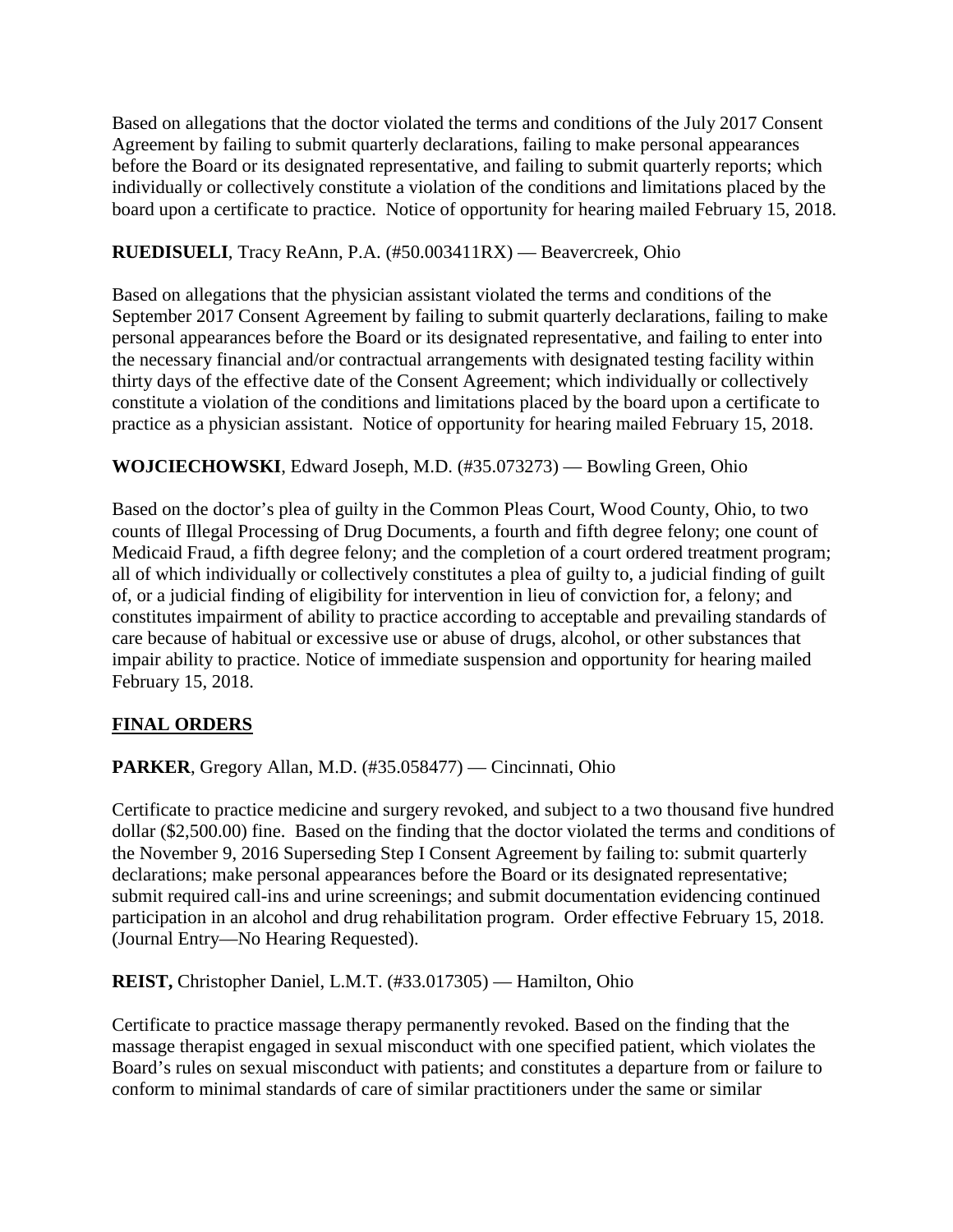circumstances, whether or not actual injury to a patient is established. Order effective February 15, 2018. (Journal Entry—No Hearing Requested).

### **VOLUNTARY PERMANENT SURRENDERS/ RETIREMENTS/WITHDRAWALS**

**BROWN**, Morris Lamar, M.D. (#35.038418) — Dayton, Ohio

Permanent Surrender/Retirement of certificate to practice medicine and surgery authorized by doctor in lieu of further formal disciplinary proceedings, pursuant to Sections 4731.22(B)(2), (B)(6), and (B)(20), Ohio Revised Code. Agreement effective February 14, 2018. Surrender effective February 16, 2018.

**DESHMUKH**, Avinash Trimbak, M.D. (#35.044484) — Weatherford, Texas

Permanent surrender of certificate to practice medicine and surgery authorized by doctor in lieu of formal disciplinary proceedings pursuant to Section 4731.22(B)(22), Ohio Revised Code. Agreement effective February 14, 2018.

**HODGE**, John Cameron, D.O. (#34.011389) — Grove City, Ohio

Permanent surrender of certificate to practice osteopathic medicine and surgery authorized by doctor in lieu of formal disciplinary proceedings, pursuant to Section 4731.22(B)(9), Ohio Revised Code. Agreement effective February 14, 2018.

**KUSCHNIR**, Konstantin R., M.D. (#35.037580) – Brunswick, Ohio

Permanent surrender of certificate to practice medicine and surgery authorized by doctor in lieu of further investigation into potential violations of Section 4731.22(B)(6), Ohio Revised Code. Agreement effective February 2, 2018.

**LYONS**, Harvey D., M.D. (#35.028267) — Oxnard, California

Permanent Surrender/Retirement of certificate to practice medicine and surgery authorized by doctor in lieu of further investigation pursuant to Sections 4731.22(B)(22), and (B)(6), Ohio Revised Code. Agreement effective February 14, 2018.

#### **CONSENT AGREEMENTS**

**DENNIS**, Linda Jean, M.D. (#35.061450) — Columbus, Ohio

Certificate to practice medicine and surgery suspended for an indefinite period of time, but not less than one year. Subject to general probationary requirements, and conditions for reinstatement including the requirement that doctor enter into a subsequent consent agreement incorporating probationary terms, conditions and limitations as determined by the Board. Based on the doctor's admission that she tested positive for tramadol and methadone, in violation of her September 2016 Consent Agreement. Agreement effective February 14, 2018.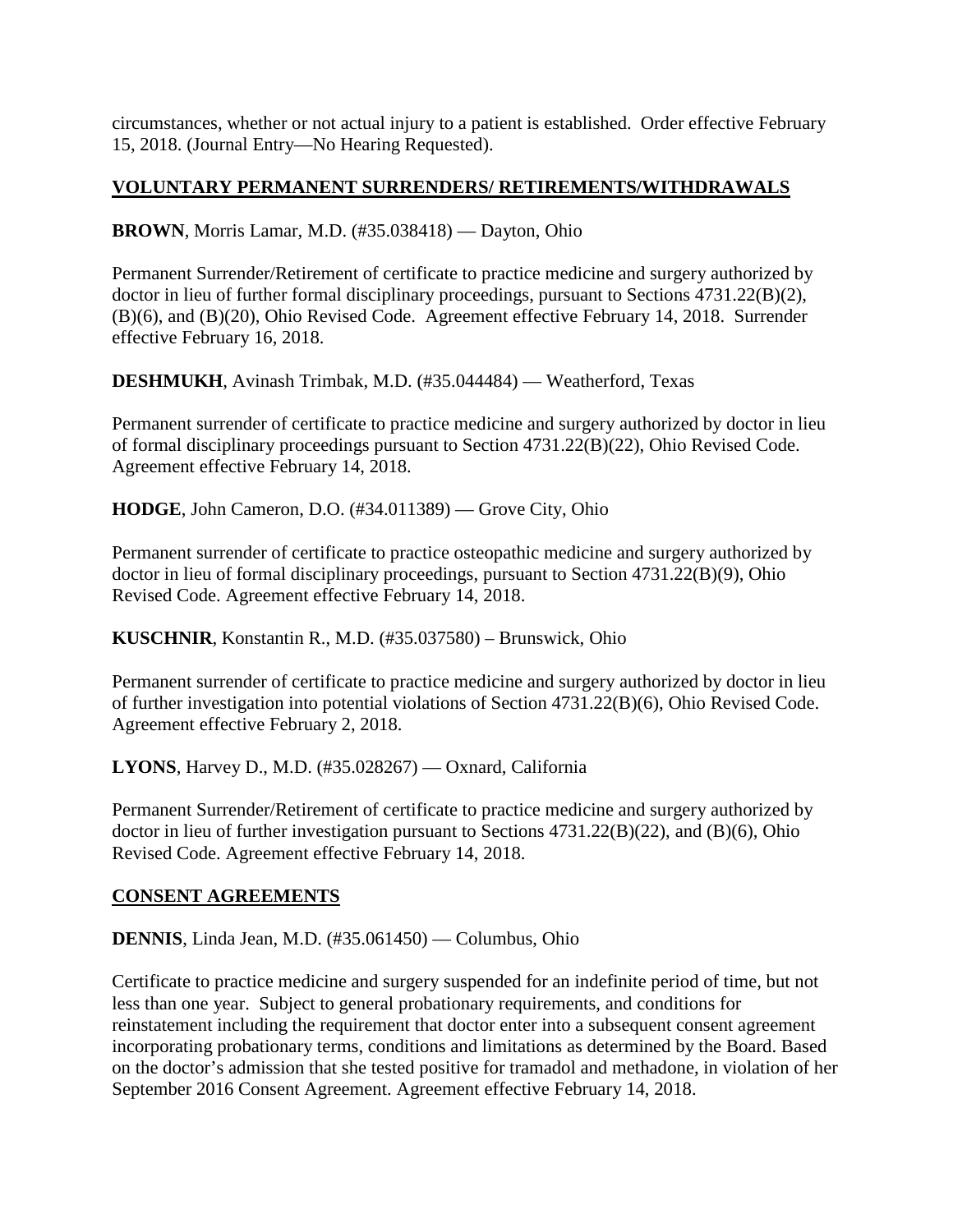**SMILO**, John Michael, D.P.M. (#36.002663) — Coshocton, Ohio

Certificate to practice medicine and surgery reprimanded, and subject to general probationary terms, conditions and limitations for at least two years. Based on the doctor's admission with respect to the care and treatment of two specified patients, he did not consistently document in the patient record the treatment provided, or controlled substances prescribed. Agreement effective February 14, 2018.

**TANDON**, Rajive, M.D. (#35.075550) — Columbus, Ohio

Certificate to practice medicine and surgery reinstated, subject to probationary terms, conditions and limitations for at least five years. Based on doctor's admission that he has fulfilled the conditions for reinstatement as established in the July 12, 2017 Step I Consent Agreement. Agreement effective February 14, 2018.

# **PROBATIONARY REQUESTS AND MODIFICATIONS**

**AHMED**, Michelle Lynn, D.O. (#34.007803) — Canfield, Ohio

Doctor's request for approval of controlled substance prescribing and medical documentation courses, granted by vote of the Board on February 14, 2018.

**ALLEN**, Mark L., M.D. (#35.063078) — Poland, Ohio

Doctor's request for approval for the Kansas Medical Society Professional's Health Program to conduct drug testing and recovery meeting monitoring, granted by vote of the Board on February 14, 2018.

**BURKONS**, David M., M.D. (#35.040676) — South Euclid, Ohio

Doctor's request for approval of monitoring physician, granted by vote of the Board on February 14, 2018. Frequency and number of chart reviews established at ten charts per week.

**DE BOURBON**, Ernest Bitela, M.D.(#35.073780) — Dublin, Ohio

Doctor's request for approval of practice plan and monitoring physician, granted by vote of the Board on February 14, 2018. Frequency and number of chart reviews established at ten charts per week.

**DHILLON**, Jagprit S., M.D. (#35.070181) — Brecksville, Ohio

Doctor's request for approval of a reduction in appearances from every three months to every six months, and discontinuance of chart review requirement, granted by vote of the Board on February 14, 2018.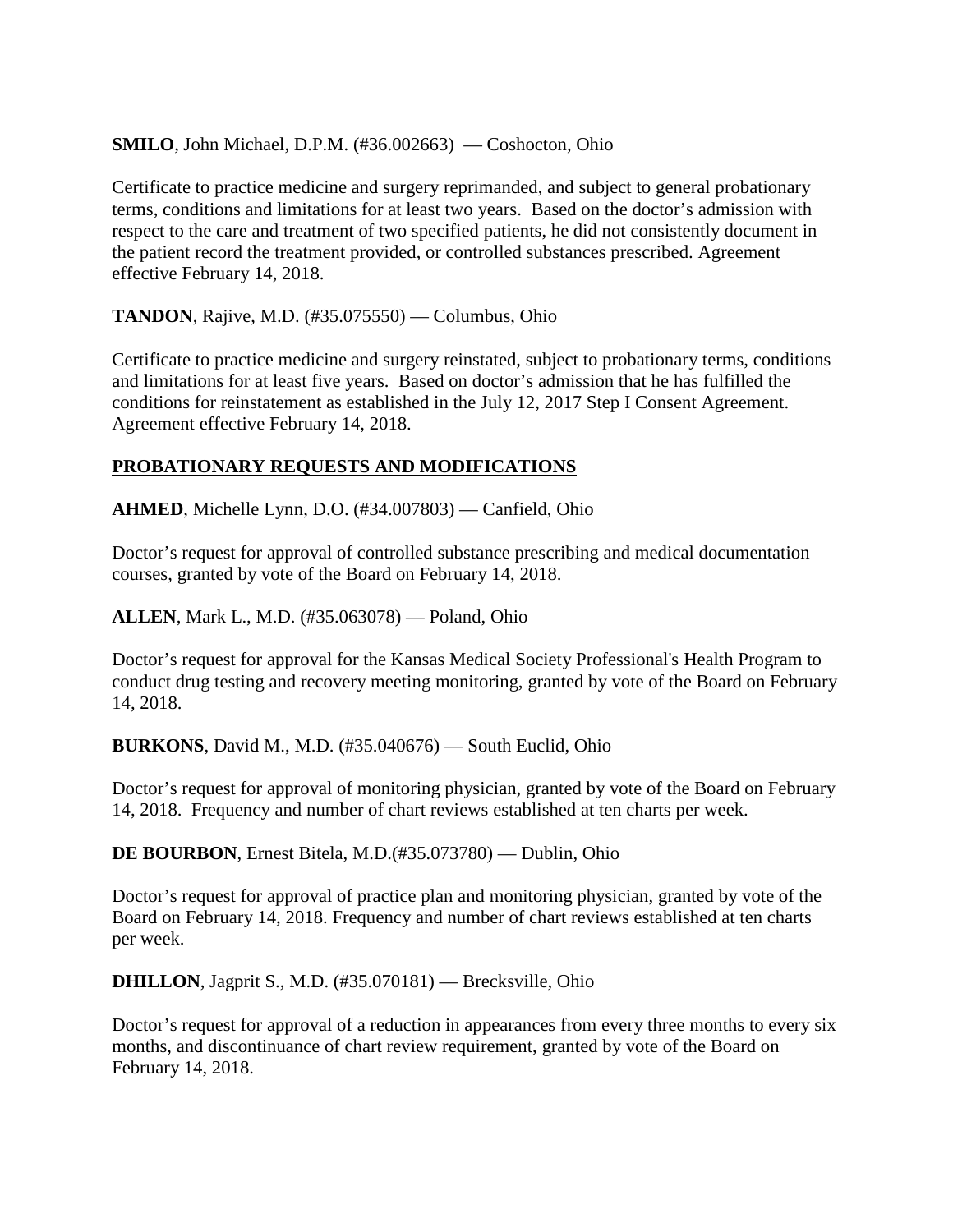**DUMA**, Gregory, M.D. (#35.068722) — Mason, Ohio

Doctor's request for approval of drug testing to be conducted by Kentucky Physician's Health Foundation, granted by vote of the Board on February 14, 2018.

**FRYMAN**, Ryan Steven, D.O. (#34.008473) — Galena, Ohio

Doctor's request for approval of a reduction in personal appearances from every three months to every six months, granted by vote of the Board on February 14, 2018.

**HOFF**, Elise Regine, M.D. (#35.082376) — Parma, Ohio

Doctor's request for approval of a reduction in psychotherapy appointments from monthly to every six weeks, granted by vote of the Board on February 14, 2018.

**KREBS**, John Keith, M.D. (#35.066400) — Sheffield Village, Ohio

Doctor's request for approval of treating psychiatrist, granted by vote of the Board on February 14, 2018.

**MACATOL**, Michael Christopher, M.D. (#35.095993) — Columbus, Ohio

Doctor's request for approval of new monitoring physician, granted by vote of the Board on February 14, 2018.

**PALMA**, Michael J., M.D. (#57.018764) — Portsmouth, New Hampshire

Doctor's request for approval of psychotherapist to conduct psychotherapy sessions; approval of a reduction in psychotherapy sessions from two per month to one per month; and approval of to discontinue drug log requirement, granted by vote of the Board on February 14, 2018.

**RICHARDSON**, William Stanton, M.D. (#35.072474) — Avon Lake, Ohio

Doctor's request for approval to discontinue the drug log and chart review requirements, granted by vote of the Board on February 14, 2018.

**RUBENS**, Lawrence Michael, M.D. (#35.092837) — Columbus, Ohio

Doctor's request for approval to discontinue the drug log and chart review requirements, granted by vote of the Board on February 14, 2018.

**STODDARD**, Frank Gerard, D.P.M. (#36.003130) — Medina, Ohio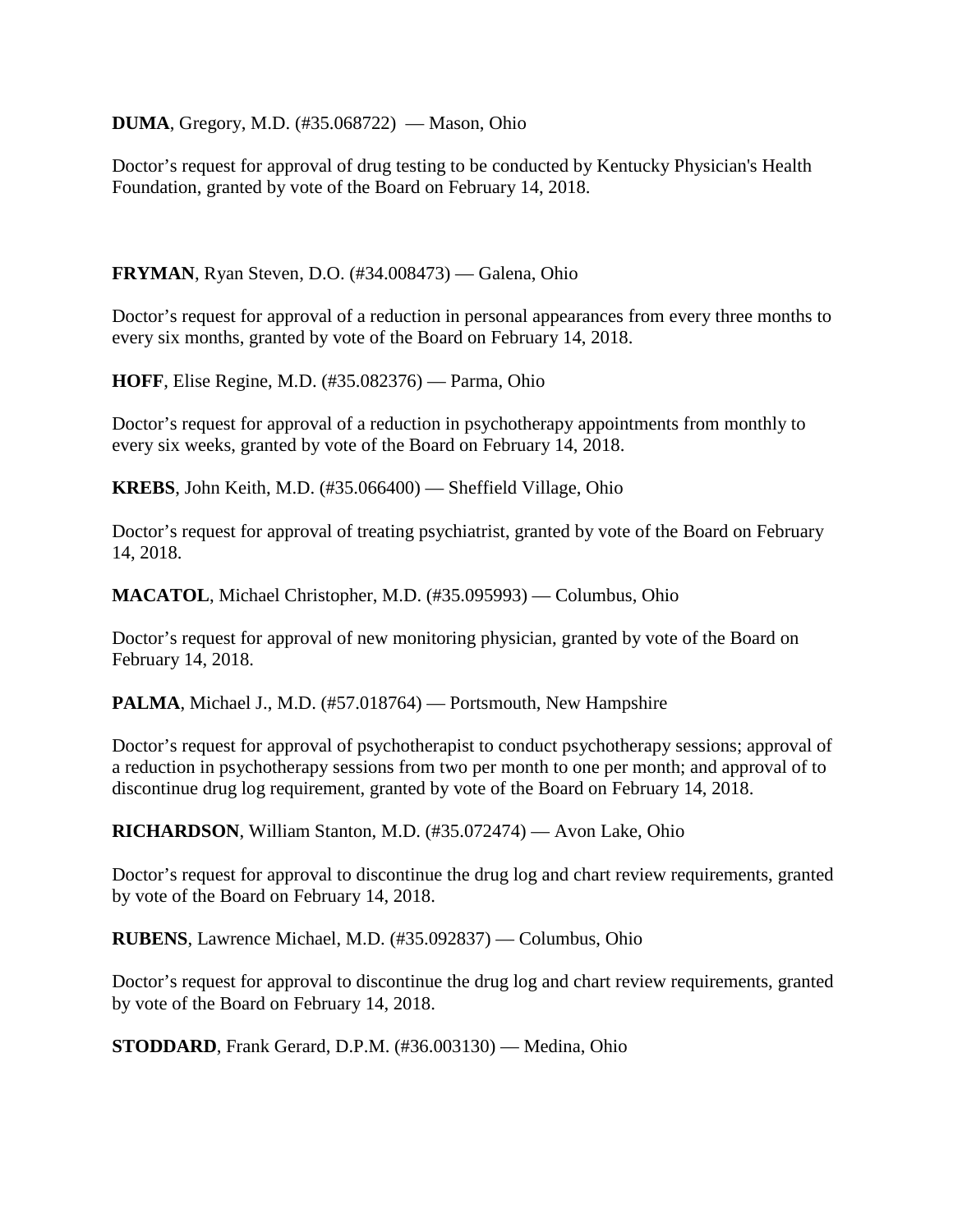Doctor's request for approval of monitoring physician, granted by vote of the Board on February 14, 2018. Frequency and number of chart reviews established at ten charts per month.

**STRAWBRIDGE**, Heather Danielle, M.D. (#35.095839) — Columbiana, Ohio

Doctor's request for approval of medical record and controlled substance prescribing courses, granted by vote of the Board on February 14, 2018.

**TRUONG**, Thong Gia, M.D. (#35.080774) — Youngstown, Ohio

Doctor's request for approval of medical record and controlled substance prescribing courses, granted by vote of the Board on February 14, 2018.

**WEINER**, Mark Aaron, D.O. (#34.005502) — Holland, Ohio

Doctor's request for approval of new practice plan, granted by vote of the Board on February 14, 2018.

# **REINSTATEMENTS**

None

# **PROBATION TERMINATED**

**ALAHAKOON**, Alex Tharinda, M.D. (#35.084175) — Columbus, Ohio

Doctor's request for release from the terms of the 2/8/2017 Consent Agreement, granted by vote of the Board on February 14, 2018. Effective immediately.

**BADII**, Roozbeh, M.D. (#35.127228) — San Diego, California

Doctor's request for release from the terms of the 2/8/2017 Consent Agreement granted by vote of the Board on February 14, 2018. Effective immediately.

**BRUNO**, Patrick Lewis, M.D. (#35.096568) — Burton, Ohio

Doctor's request for release from the terms of the 2/11/2015 Board Order granted by vote of the Board on February 14, 2018. Effective immediately.

**DYER**, Jennifer Shine, M.D. (#35.088228) — Columbus, Ohio

Doctor's request for release from the terms of the 12/14/2011 Step II Consent Agreement granted by vote of the Board on February 14, 2018. Effective immediately.